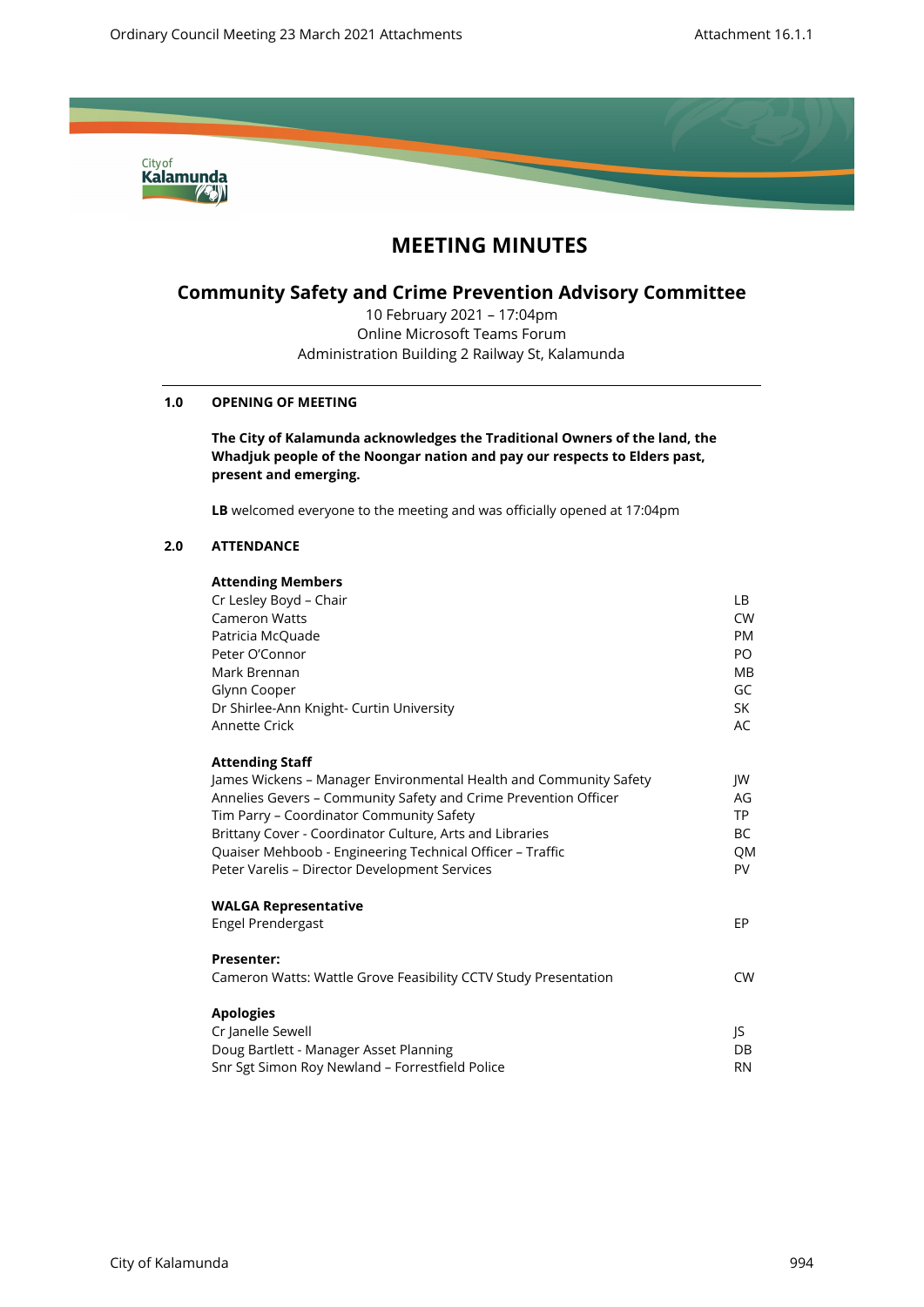

Cr Cameron Blair CB Cr Sue Bilich SB

## **3.0 CONFIRMATION OF MINUTES**

- First: PM
- Second: LB

## **4.0 DEPUTATIONS**

No deputations.

## **5.0 BUSINESS ARISING FROM PREVIOUS MEETING**

## **5.1 Program update: Outer Metro Arts Project & High Wycombe Train Station Art Mural**

## **Outer Metro Art Grant Program Summary:**

The City of Kalamunda has successfully secured funding through DLGSCI to deliver a series of creative workshops in partnership with Yirra Yaakin Aboriginal Theatre Company to explore the dangers of drug addiction for young people living within the City of Kalamunda. At the conclusion of the workshops, Yirra Yaakin Aboriginal Theatre Company will remount and perform their work 'Ice Land' which will be presented in collaboration with the workshop participants at the Kalamunda Performing Arts Centre. Participants will work towards creating a piece of performance art (art form to be determined by participants), which will then be performed at a private showcase for friends and family, or as a pre- or post-show event as part of the Ice Land – A Hip h'Opera performance on 26 and 27 March. The City of Kalamunda will work closely with existing youth service providers, local indigenous groups, local schools, police, and relevant internal departments to encourage participation. The workshop can accommodate up to 20 young people.

#### **High Wycombe Train Station Art Mural:**

Young people from the City of Kalamunda have been invited to brainstorm, design, and install a large new outdoor mural as part of the Forrestfield-Airport Link project. A 40m-long wall at Ibis Place, near the new High Wycombe Station site, will be the blank canvas for the piece of art, which will provide a unique entry statement to the station precinct. An expression of interest process was open for young people wanting to be part of the Ibis Place Youth Art Project, which will collaborate with an established artist to plan and design the installation. The well-established Right Track program was all about fostering a positive relationship between youth, Perth's public transport network and the people who work on it. The project is a collaboration between the Public Transport Authority's Right Track program and the City of Kalamunda. All young people aged 12 to 25 who have an interest in creative arts and community development who live, work, or have a connection to the City of Kalamunda are eligible to apply for the art committee. Participation in the project will be required between November 2020 and May 2021. Action: The Committee notes the information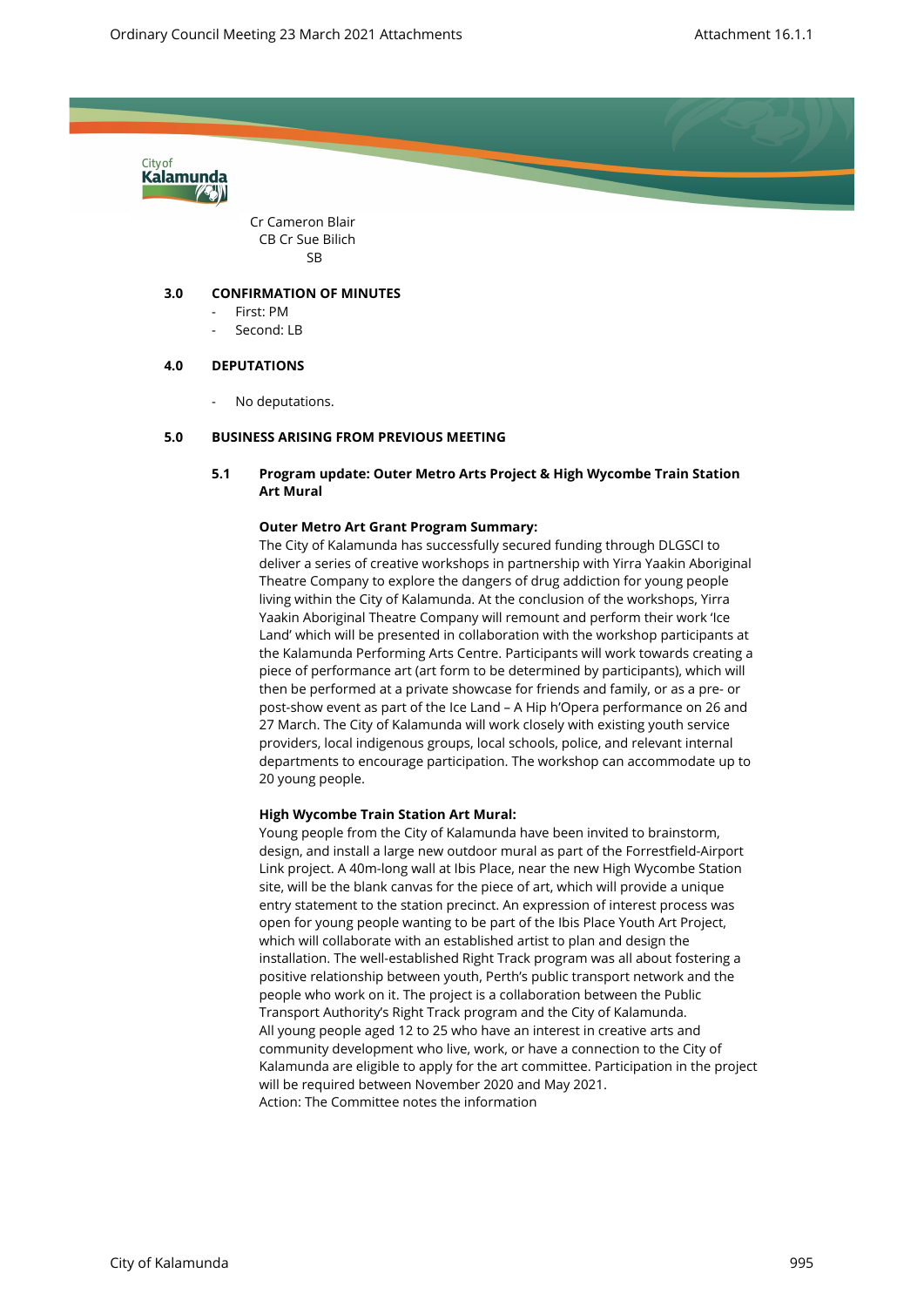

**5.2** Action: Amend the "Blue Iris Register" reference in the CSCP Plan and to provide a link on the website to the new register.

AG + JW: Has been updated via the website.

**5.2** Action: AG/JW to email out the final Youth Community Safety and Crime Prevention Plan out too committee.

AG + JW Sent by email out via the minutes on 24.11.2020

**5.3** Action: JW to circulate the workshop minutes with the committee when finalised.

AG + JW Sent by email out via the minutes on 24.11.2020

**5.4** Action: All feedback regarding themes for the grant application to be sent via JW before February 2021.

JW: received no feedback regarding this program.

#### **6.0 DISCLOSURE OF INTERESTS**

Noted: Cameron Watts: Declares Financial interest on Agenda item 8.1

#### **7.0 CORRESPONDENCE - in/out**

Nil

## **8.0 ITEMS FOR COMMITTEE CONSIDERATION**

#### **8.1 Wattle Grove Cell 9 CCTV Feasibility Study: Cameron Watts**

LB: Provided a summary on the Wattle Grove Cell 9 CCTV Feasibility Study:

Through the budget process, funds were set aside to undertake a feasibility study into CCTV within the Wattle Grove Cell 9 area to address crime, security, and other relevant community safety matters. A feasibility study has been prepared along with an executive summary which has been provided to the committee. A presentation on the findings of the study will be provided by consultant Cameron Watts from Zenien.

CW: Delivered a presentation summarising the key findings on the Wattle Grove Cell 9 CCTV Feasibility study.

#### **Primary outcome and recommendation:**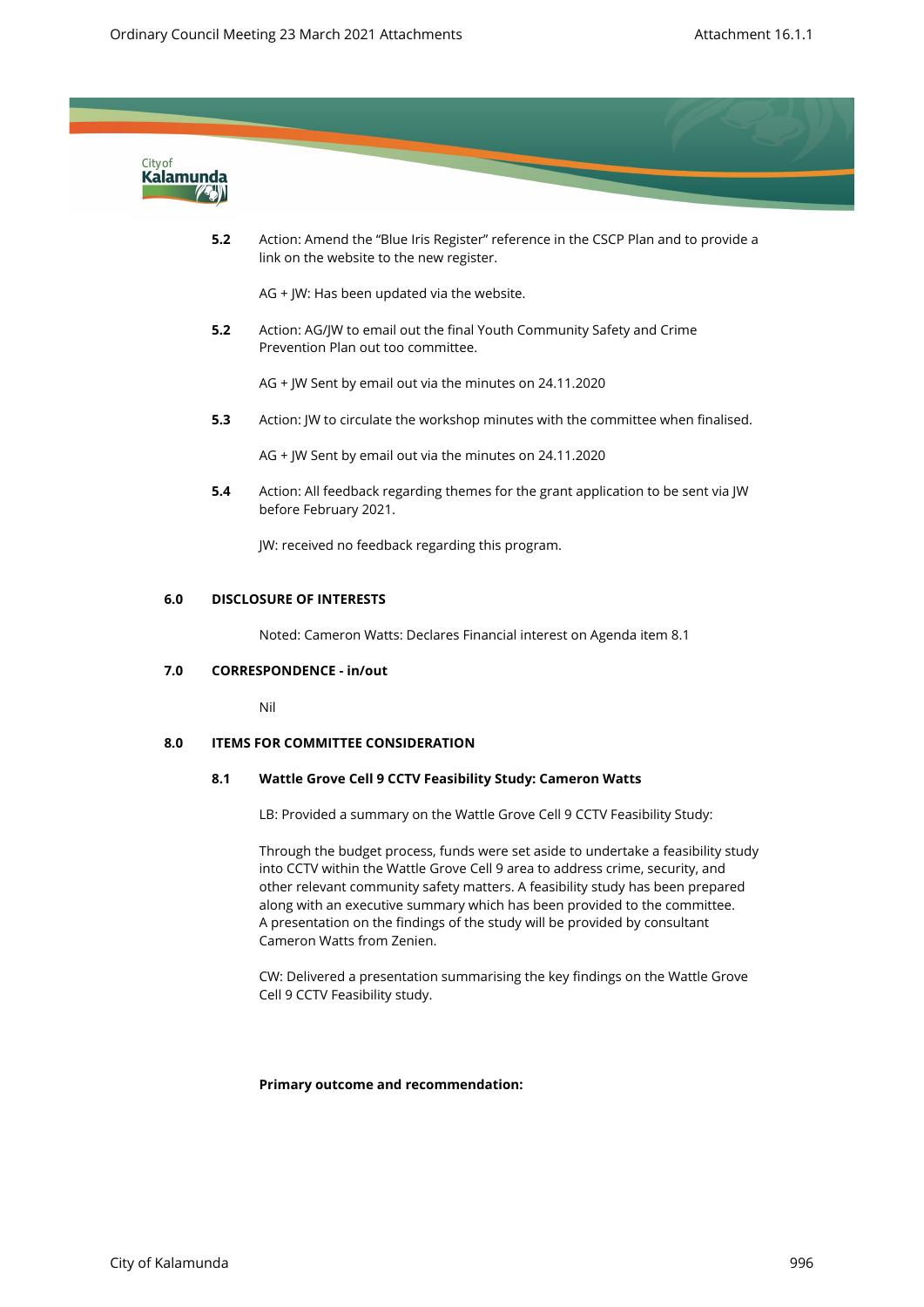

The City Community Safety and Crime Prevention Committee to discuss and investigate the proposed idea of a Community Security Patrol service. Discussions to include how such an initiative fits in with the Community & Safety Crime Prevention Plan and estimated City of Kalamunda specific costs to be drafted. Information from other LGA's currently offering this service to be gathered and provided to the Committee for discussion. Findings and recommendations from this process to be presented to Council as appropriate. Zenien estimate cost of between \$400,000 and \$450,000 ex GST – Per Vehicle Per year. Consideration of Security an Emergency Services Levy.

## **Other Recommendations and findings:**

- Traditional CCTV Not recommended for Wattle Grove Cell 9 area
- Discuss/Research the option of a CCTV Subsidy program (Similar to Town of Victoria Park)
- Explore the options and funding sources for the proposed ANPR option (Joining the WA Police LPR Mesh Program). Discuss with relevant stakeholders for support/approval.

Look at options for reducing access to the area via roads, reserves and railway etc. (e.g.: Better fencing and physical security measures)

MB: Is that 7 days a week or just need weekends?

CW: Open to discussing that, further statistics from police when core areas are having anti-social behaviours. Night-time burglaries, vast majority were midafternoons, like Kalamunda, opportunists came around when people are at work. City of Belmont have a subsided grant, alarm systems for residents. The alarm would call the security service and the owner, it would take 8 minutes for the patrol to come to the residence. Optimising that you can also register for when you are on holidays. Security Guards can come around to check on the house. Something to discuss and find funding for regarding security levy on rates. These levies vary substantially different between councils.

#### **Resolution**

Community Safety and Crime Prevention Committee endorses the following resolutions:

- 1. NOTE the findings of the Wattle Grove Cell 9 CCTV Feasibility Study prepared by Zenian.
- 2. ENDORSE the recommended strategies for consideration by Council as part of future budget deliberations.
- 3. REQUEST additional information and cost estimates be reported to CSCPAC and Council around installing CCTV on Ranger vehicles.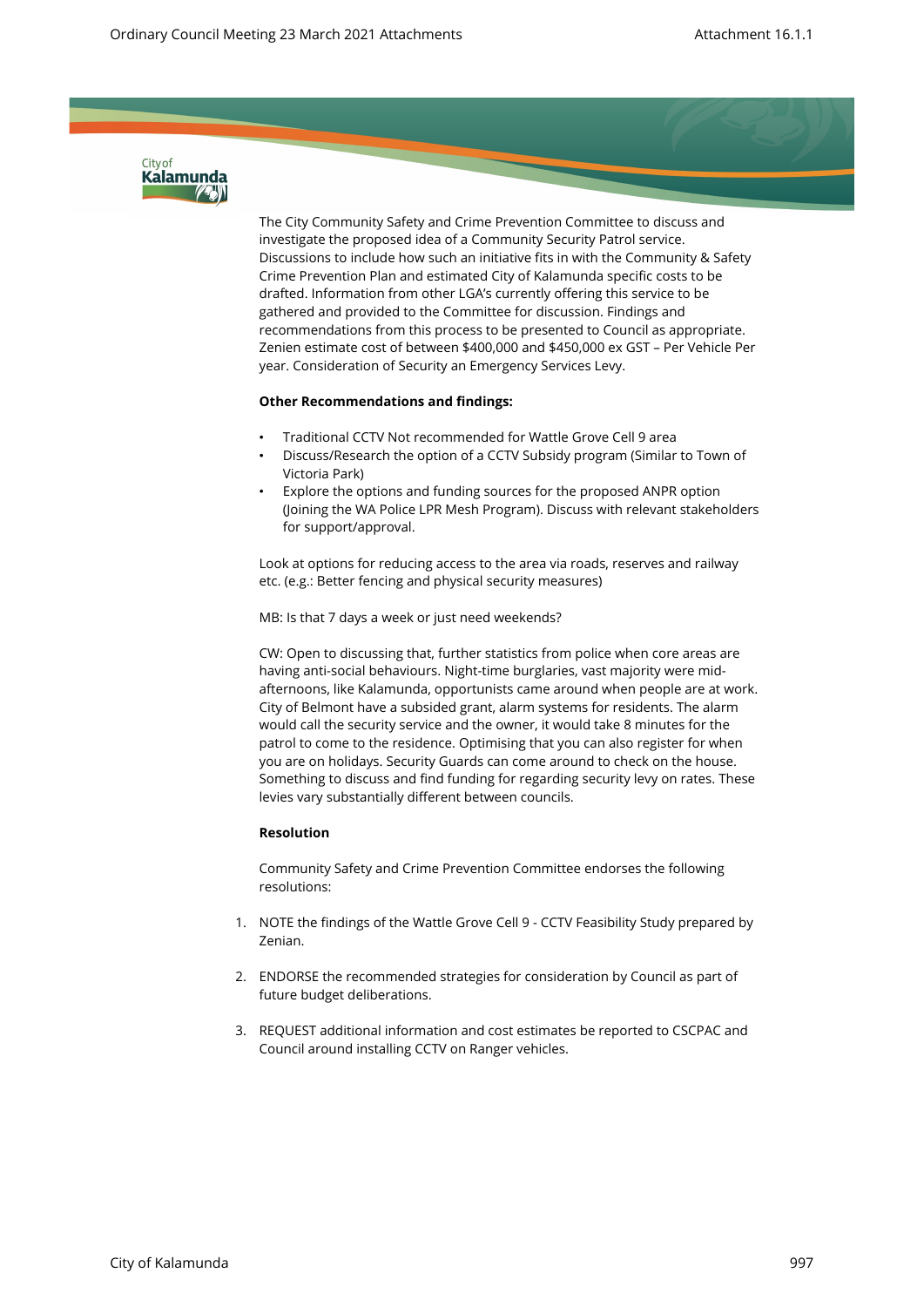

4. A Sub- Committee will be selected to address and discuss on other security measures regarding Wattle Grove Cell 9 – CCTV Feasibility Study. The Sub-Committee is compromised of the following members:

| - Cr Lesley Boyd - Chair                                          | I R            |
|-------------------------------------------------------------------|----------------|
| - Cameron Watts: Wattle Grove Feasibility CCTV Study Presentation | CW             |
| - Mark Brennan                                                    | M <sub>B</sub> |
| - Annette Crick                                                   | AC             |
| - Glynn Cooper                                                    | GC             |
|                                                                   |                |

#### **8.2 Zig Zag Engagement Report: Qaiser Mahboob (QM) Presented the findings of the community engagement report.**

The Future of Zig Zag Scenic Drive: Consideration of advice by Community Safety and Crime Prevention Advisory Committee.

QM: Zig Zag Scenic Drive (ZZSD) originally was part of the railway track built to transport timber to Midland Railway workshops in early 20<sup>th</sup> Century. Long history of anti-social behaviour, hooning, littering and environmental damage. Measures undertaken in 2014 temporarily reduced the impacts but by late 2019, antisocial behaviour became a major concern to residents and Council alike. A temporary closure to *public vehicles* was commenced at end of May 2020 which has been extended to end of May 2021 to help determine potential impacts of a permanent closure. Community engagement was undertaken on the future of ZZSD in 3Q of 2020. Over 1,330 submission received.

#### **Key issues of respondents:**

- Rights of the public to drive on public roads.
- Enjoyment of the vista
- Protect residents from hoons, anti-social behaviour.
- Protect of National Park from damage caused by four-wheel drive vehicles.
- Preference for pedestrian and cyclist only
- Do something to enhance tourism.
- Onvert for Train use
- Noticeable reduction in litter and dumping.
- Increase police and patrols to combat antisocial behaviour.

LB: Thank you for the presentation Cameron. Does anyone have any initial questions based on that presentation before I say something?

AC: How has the closure effected food businesses with it being closed downs (food trucks).

QM: We are considering that as part of engagement report as we know they are being affected.

LB: Let us do a straw poll to see what direction committee would like to take.

Closing the Zig Zag to vehicles 2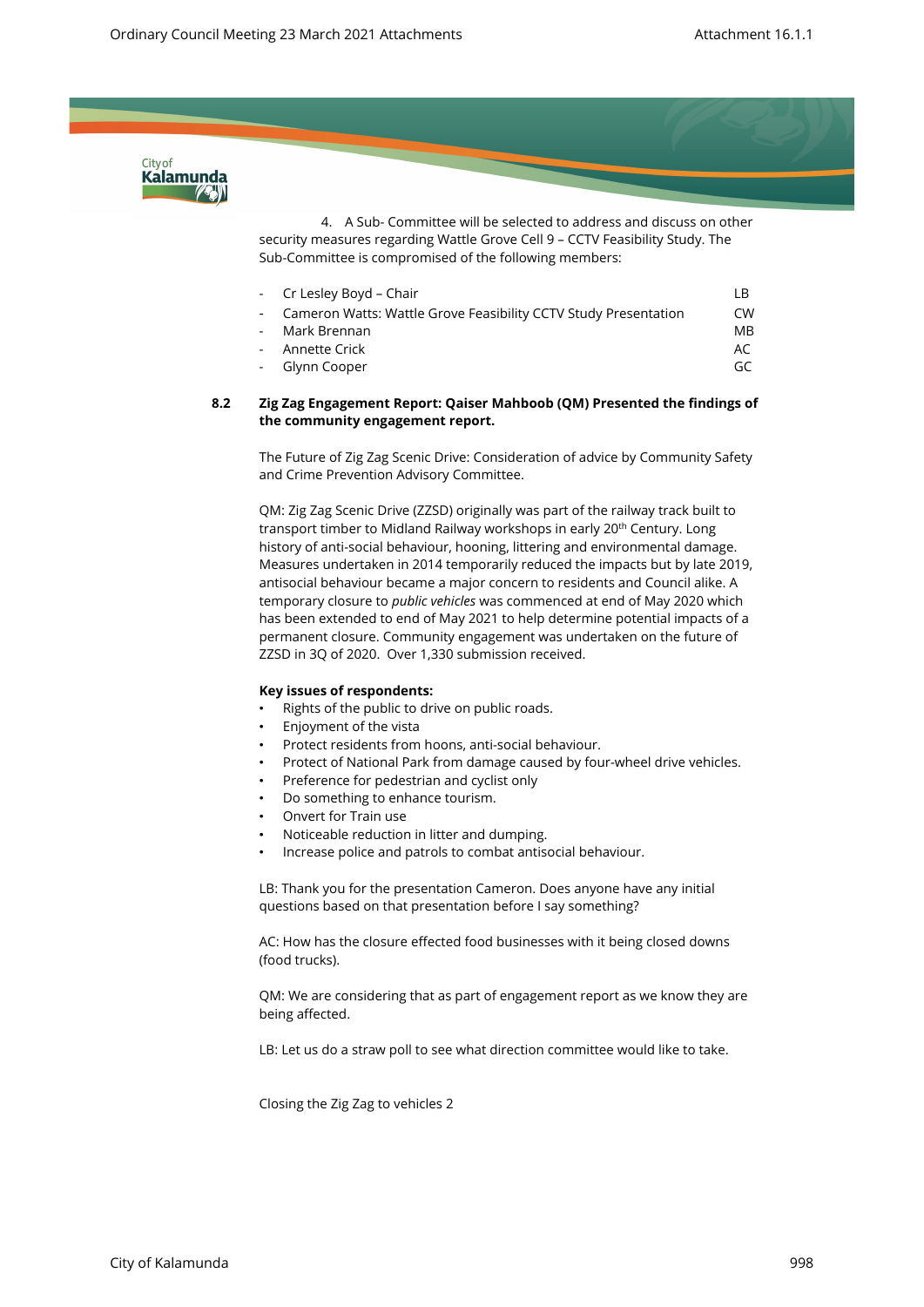

Opening the Zig Zag to vehicles: 7

LB: Trish why do you want the Zig Zag to remain closed for vehicle access?

Trish: A lot of people who were driving are usually driving dangerously. Car parking Is not very good which means people are parking a lot on street. I believe Hooning is an issue as well.

LB: I think there is no doubt about the high levels of anti-social behaviour exhibited at the Zig Zag. My thought is that it should be re-opened with limited hours in mind and installing automated bollards. We have spoken a lot about designing out crime, for example having food trucks at the Zig Zag have has a proven effect on minimising anti - social behaviour. Activation of the space and limiting times people can use their vehicles to access the Zig Zag by installing a boom gate. I think the Zig Zag is an asset and iconic place and its disappointing it has been used for anti-social behaviour.

GC: How far away is the City looking for solution?

QM: We are currently looking at developing and implementing pedestrian and cyclist access instead of vehicles. However, at this stage we do not know, we can propose upgrading this road and create additional parking to support this

LB: May 2021 is when we will have an outcome for the Zig Zag Closure.

GC: I am in favour of keeping closed until then

SK: I would like to hear from those people who would like to keep the Zig Zag closed and their arguments associated. As it is a public place, and that we are prepared to have a limited opening time. Why something so iconic and enjoyed by everyone in Perth not just residents of Kalamunda should be closed.

GC: My argument was to keep it closed till May 2021; I would like to know what is going to happen after that? I would like to subtract my previous statement to keep the Zig Zag permanently closed.

CW: I believe the bulk of the problem is vehicles can stay in the area in all the alcoves and tourist spots. We could address this by placing rocks or fences to block it off. Introducing lighting via solar power as a passive surveillance technique as greater lighting leads to less desirable people to hang around the area. Having a ANPR camera system set up at the entrance of the Zig Zag could allow residents to access after-hours but also log all license plates that go through, making it easier to trace back the criminals demonstrating Anti-social behaviour.

MB: We should not close a local icon we need to fix the issues that need to be sorted. An example is Bondi beach had issues in the 60s and now it's a great tourist attraction.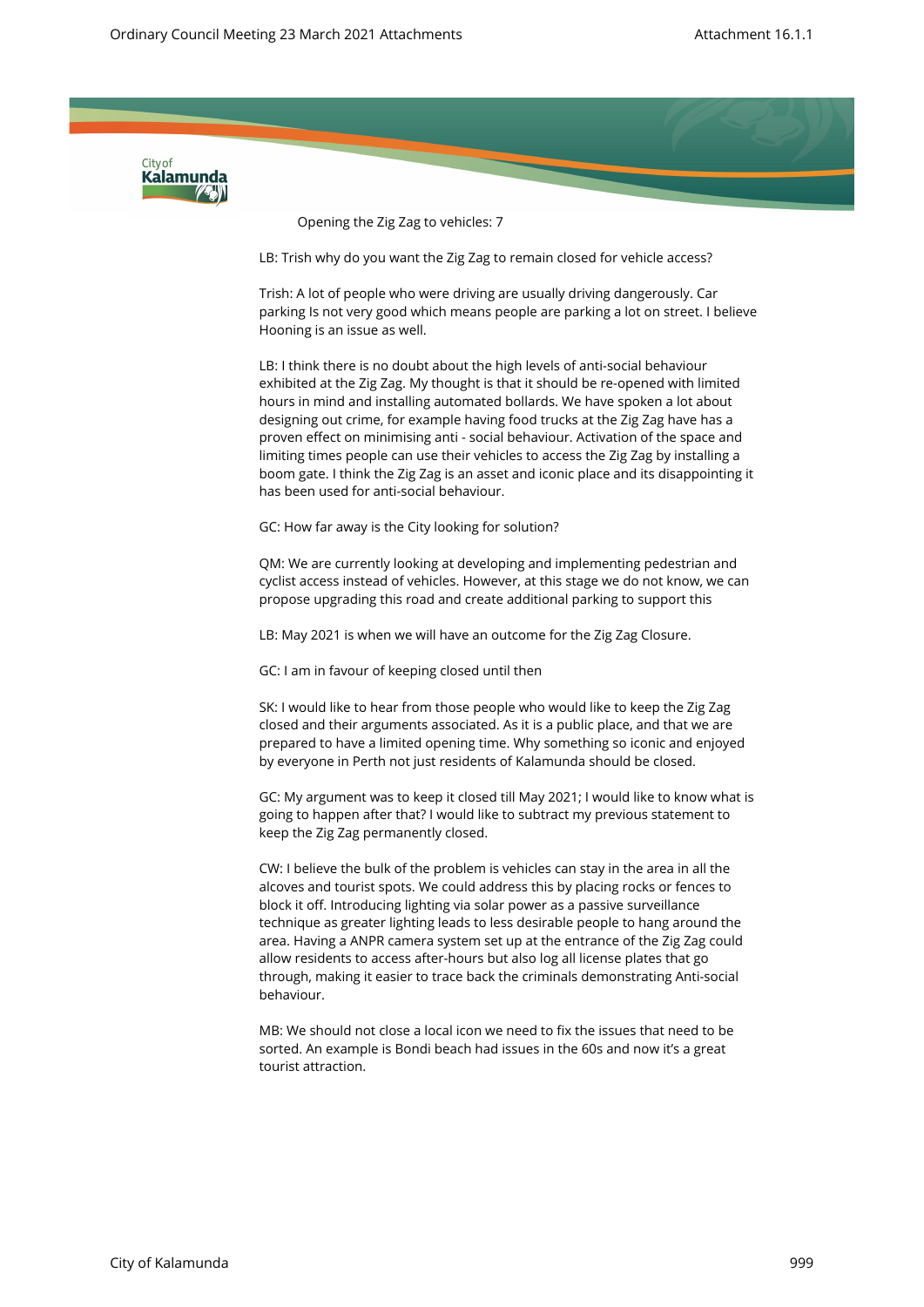

AC: I agree the Zig Zag is an Iconic place, we certainly take tourists when they come to visit Perth. We cannot close the Zig Zag because of anti-social behaviour, what we need to do is put things in place to eradicate the problem. Maybe it is going to cost something to do this however we should remember it is not just iconic to Kalamunda its iconic to Perth.

PV: It is a tourist attraction, if we put gates in place, we can close an hour after sunset and open it up at 10am in the morning. Treat it as a tourist icon rather than a public road. Can we come to a consensus, where we can and noting the points where the issues are? And that can be provided to council for consideration.

LB: Glyn and Trish are you happy to move forward?

PM: I see the more dangerous side of the Zig Zag. For example, there are people there using it as a place to sleep, eat and drink at night. Leading to littering of glass bottles amongst other anti-social behaviour.

AC: What has happened since it been closed?

QM: I believe the Zig Zag is unsafe. We do not want it to be a place where accidents or crashes occur. It would be the safer option to keep it remained closed. If funding is given there can be consideration for reopening.

AC: Is the money the main issue?

LB: The Community Safety and Crime Prevention Committee will form part of the report for council, subject to recommendations are considered and put in place.

PV: There is a requirement that if we close the main road, we need to advertise this to the community and other state government departments.

QM: When we submit council report in April, and we will include your recommendation

#### **Resolution:**

Community Safety and Crime Prevention Committee recommend that Zig Zag Scenic Drive be reopened with enhanced security measures which include but not limited to:

- Solar lighting
- Closing off alcoves
- Bollards to regulate opening times
- More bins
- Infrastructure to design out crime
- Encourage tourism-based businesses to provide passive surveillance
- CCTV (possibly Automatic Number Plate Recognition)
- Traffic calming measures
- Other measures as deemed necessary